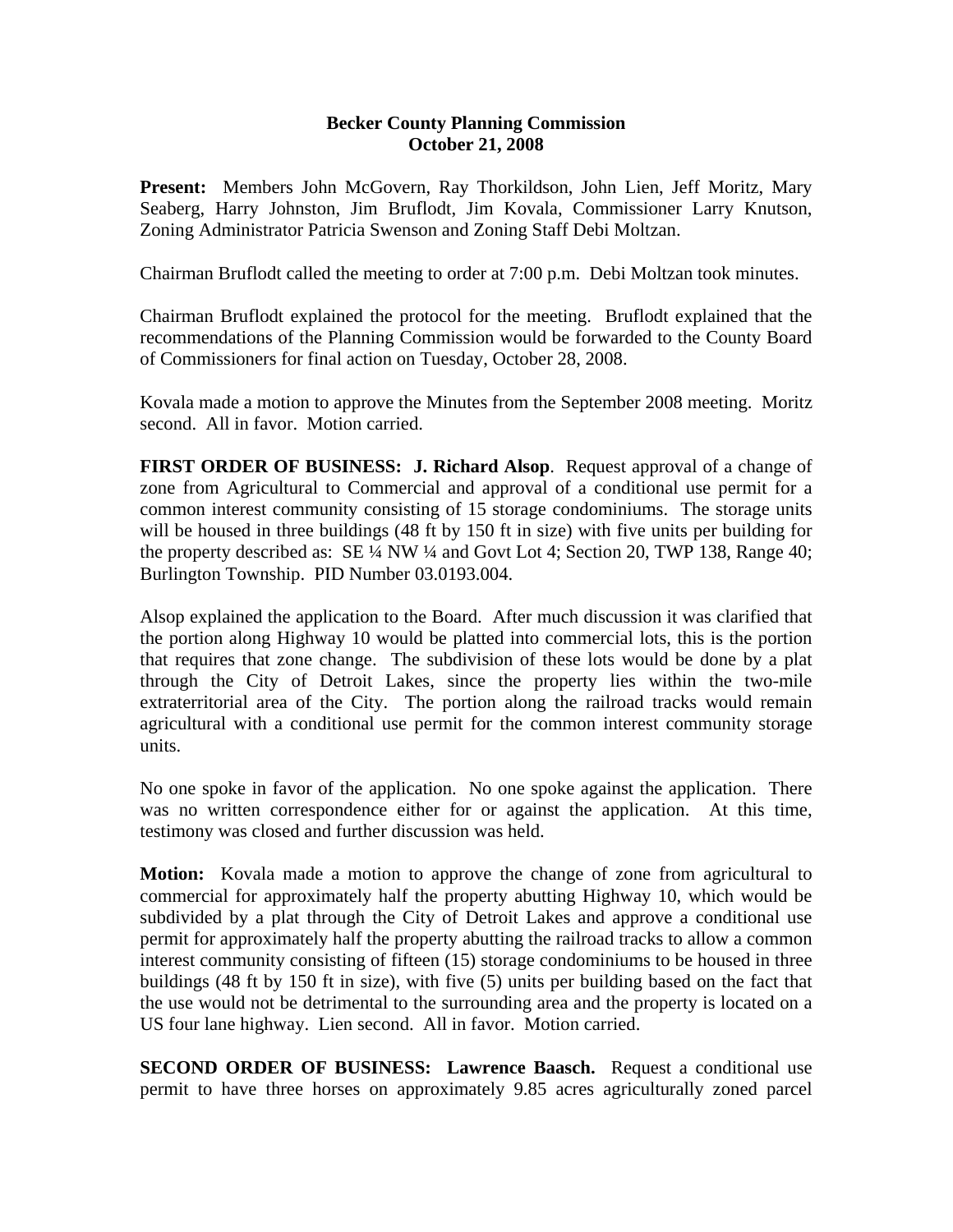described as Pt Govt Lot 4, Section 9, TWP 139, Range 41; Detroit Township. PID Number 08.0133.000. This application was tabled at the September 23, 2008 Becker County Board of Commissioners Meeting.

Baasch explained the application to the Board. At the last meeting, the Planning Commission had approved the application with a 50 ft buffer along the south and east property line. Baasch felt that this buffer was excessive and greatly reduced his pasture area and wanted the application reviewed.

Kovala stated that he felt the east buffer should remain or even increase but the south buffer could be reduced. Kovala felt there was plenty setback from the property line to the rearing pond. Knutson read the motion from last month's meeting and further discussion was held regarding the setback buffer.

Speaking in opposition to the application were Clayton Peck and Roger Schraufek. At this time testimony was closed and further discussion held.

Knutson clarified that the property is zoned agricultural but may be taxed as residential. Further discussion was held regarding run off, the number of horses in the general vicinity and buffers.

 **Motion:** Kovala made a motion to approve a conditional use permit to allow three horses on the property with the stipulation that there be no buffer along the south property line and the easterly buffer be established by a line running as an extension to the property line described as: South 09 degrees 17 minutes 44 seconds West based on the fact that the use would not be detrimental to the surrounding area. Johnston second. All in favor. Motion carried.

**THIRD ORDER OF BUSINESS: Frazee Holdings, LLC.** Request a change of zone from residential to industrial and approve a conditional use permit for a truck shop and office with onsite parking. The business would include a 60 ft by 104 ft building with an attached 30 ft by 32 ft office. There would also be a 100 ft by 300 ft lot for off-street parking. The business would be in operation Monday thru Friday between 7:00 am and 5:00 pm. Tree barriers would be planted along the property lines. This application is for the property described as: Pt SE ¼ SW ¼, Section 25, TWP 138, Range 40. This is a split from PID Number 03.0228.000.

Dave Coufal explained the application to the Board. They are currently operating out of a small office on main street of Frazee. They would like an area to house the trucks, service them and have an office. They are currently working with MN DOT for approach permits off Highway 87. A sediment pond would be created to hold all run off. The hill would be leveled so the property would be level with or one foot below Highway 87.

Bruflodt questioned what types of trucks are operated. Coufal stated that the trucks are over the road 18 wheelers (semi tractors and trailers). Kovala questioned how many trucks there are and what would be serviced in the shop. Coufal stated that there are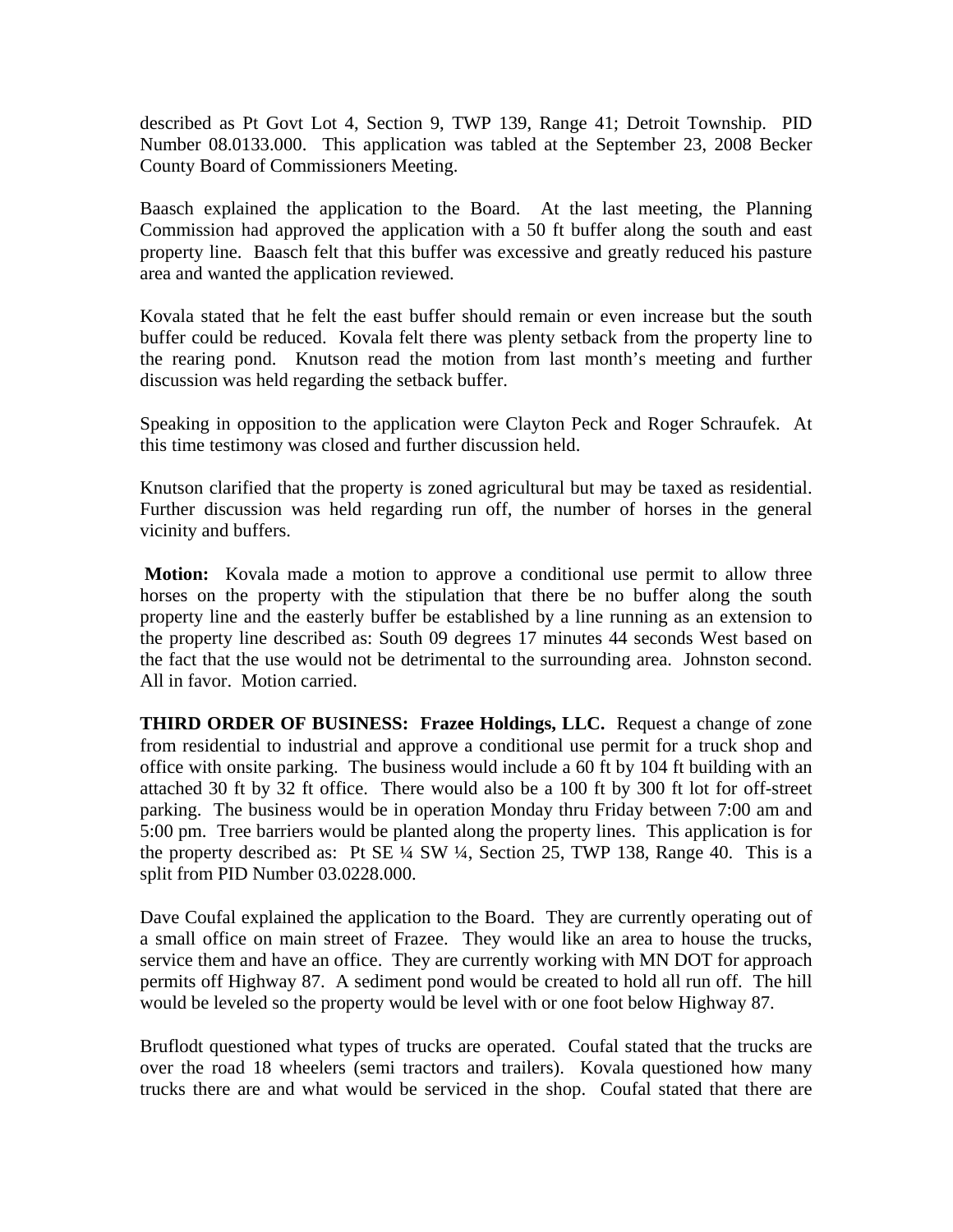currently 10 tractors and 9 trailers. The service would be done only on the vehicles they own/lease. Kovala stated that when he looked at the area, all he saw was houses and residential use. Knutson questioned how long Coufal had owned the property. Coufal stated that he closed on it last Friday. Knutson asked Coufal if he realized it would be a potential problem when he found out the property was zoned residential. Coufal stated that he figured that the process would not be easy. Seaberg questioned if Coufal had talked to the neighbors about what was taking place. Coufal stated that he had talked to 99% of the people around the project and the City of Frazee. Coufal stated that he received about 50 calls wishing him good luck and was expecting there would be more opposition.

Speaking in support of the application was Jim Lamont. Lamont only had one concern and would not like the property to have access to County Road 150. Written correspondence in opposition to the application was received from James and Lisa Piper. At this time, testimony was closed and further discussion was held.

Bruflodt stated that Coufal's intentions are good, but in the wrong location. Bruflodt stated that he expected more people there in opposition. Lien stated that he has concerns with the residential zone and residential character. Knutson stated that the property was zoned residential for a reason (sometimes the intended zoning in the comprehensive plan does not match what the direction the use ended up) and shouldn't be changed to either commercial or industrial. Knutson stated that people usually don't voice opinions against local people. Johnston and Kovala felt that the residential zoning is correct because of all the residential zoning in the area. Lien felt that this was spot zoning. Seaberg stated she could not see this property being rezoned to commercial or industrial.

**Motion:** Kovala made a motion to deny the change of zone from residential to industrial and deny the conditional use permit for a truck shop based on the fact that the use is not compatible with the surrounding area. Lien second. All in favor except Seaberg, who abstained from voting. Motion carried.

**FOURTH ORDER OF BUSINESS: Mary Lee Enfield.** Request a conditional use permit to replace existing wood retaining walls and steps located within the shore impact zone with block retaining wall, an enlarged patio and steps on the property described as: NE ¼ SE ¼ S of Rd & W of Lot 9; .70 ac in NW Pt of that Pt of NE ¼ SE ¼ of Rd; Section 20, TWP 140, Range 36; Osage Township. PID Number 21.0193.000 and 21.0196.000.

Don Stone explained the application to the Board. Stone explained that a variance was granted in 1996 for the setbacks and original structure. Since then, the timbers have rotted and need to be replaced with block.

No one spoke in favor of the application. No one spoke against the application. There was no written correspondence either for or against the application. At this time,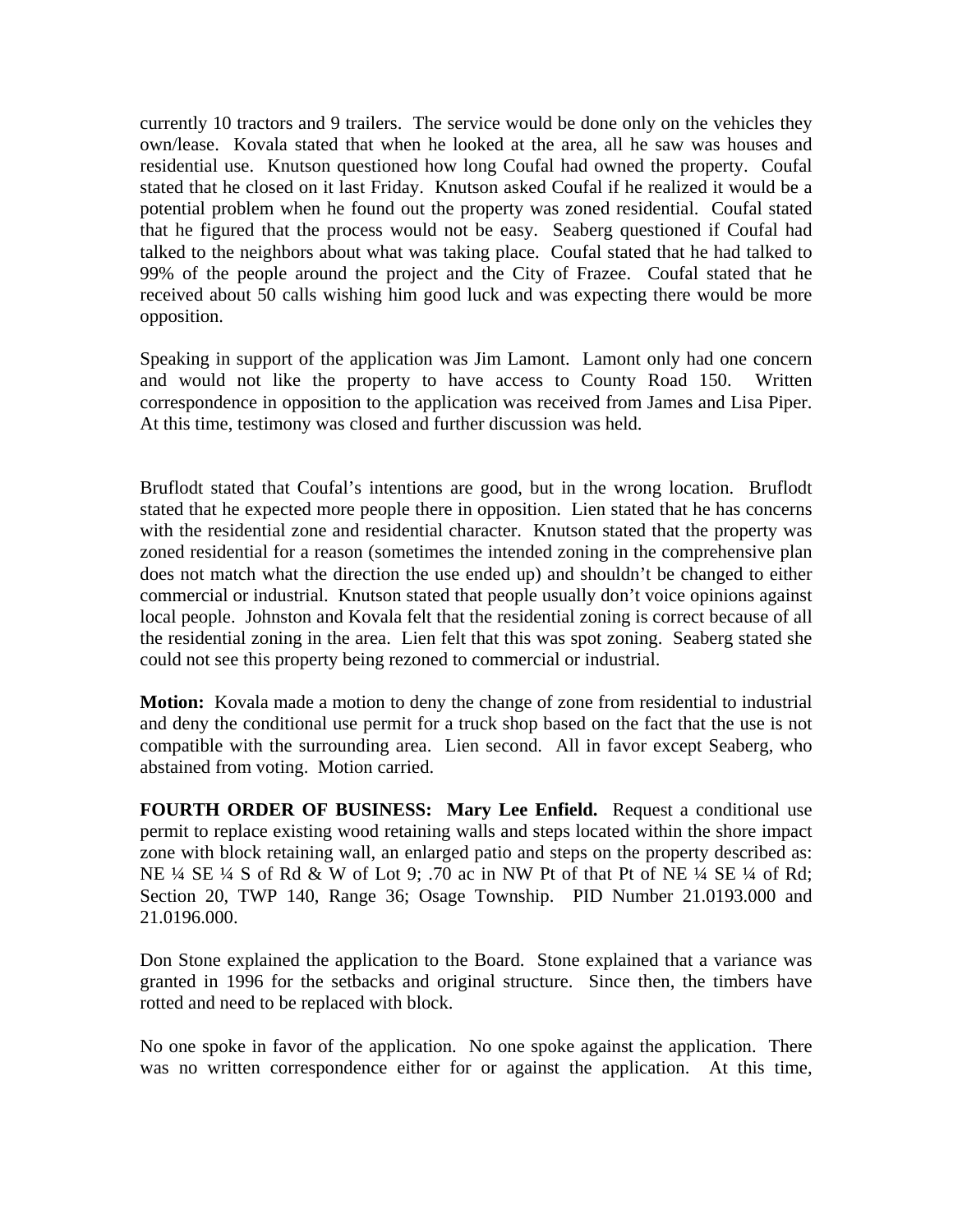testimony was closed and further discussion held. Kovala stated that the walls are existing and are just being replaced with concrete material.

**Motion:** Kovala made a motion to approve a conditional use permit to replace the existing wood retaining walls and steps with block retaining walls, an enlarged patio and steps based on the fact the walls are existing and the project would not be detrimental to the surrounding area and it meets the criteria of the ordinance. Moritz second. All in favor. Motion carried.

**FIFTH ORDER OF BUSINESS: Michael and Cynthia Schlosser.** Request an after the fact conditional use permit for a newly constructed retaining wall in the shore impact zone. The retaining wall was erected to create egress window well areas and is intended to prevent erosion and limit direct run off to the lake for the property described as: Lots 1 and 2 Birch Bay; Section 09, TWP 138, Range 43; Cormorant Township. PID Number 06.0501.000 and 06.0502.000.

Patrick Kenney, attorney, explained the application to the Board. Kenney stated that he submitted a letter to the Zoning Office and that the Board members should have gotten a copy of that letter. Kenney stated that he questioned if this structure was really a retaining wall because it is not constructed near the lake. This structure is a window well for egress windows. The structure also helps with the mitigation so that there is no direct run off toward the lake (and acting as a window well). The structure cannot be seen from the lake.

Bruflodt questioned if the structure in question is not considered as a retaining wall, what is it? Kenney stated that it was not a retaining wall for the purpose of the ordinance, it is landscaping around the house, and it is not holding dirt back from the lake or creating a beach.

Knutson questioned if it was not considered a retaining wall, what legal process was needed to allow it. Kenney felt that it should be at the discretion of the Zoning Ordinance. Further discussion was held regarding the size of the wall, distance the wall is from the house; distance wall is from the lake, and mitigation.

Bruflodt stated that this was the largest window well he has ever seen; it was more like a moat. Bruflodt stated that a good job was done on improving the lot, but it was excessive. Bruflodt stated that a retaining wall is a rigid structure that holds back dirt, no matter where it is located. Kenney stated that this wall meets the criteria of the Ordinance and must be granted and that the Ordinance pertains to retaining walls along the shoreline.

Knutson questioned what room was located where the center window was. Kenney stated that it is a family room. Seaberg stated that she just had to change her addition plans due to an egress window. When she was shown egress windows and window wells, she was not given this type of option. Seaberg felt this was excessive. Knutson stated that an egress window requires a minimum of 20 inch wide opening and a